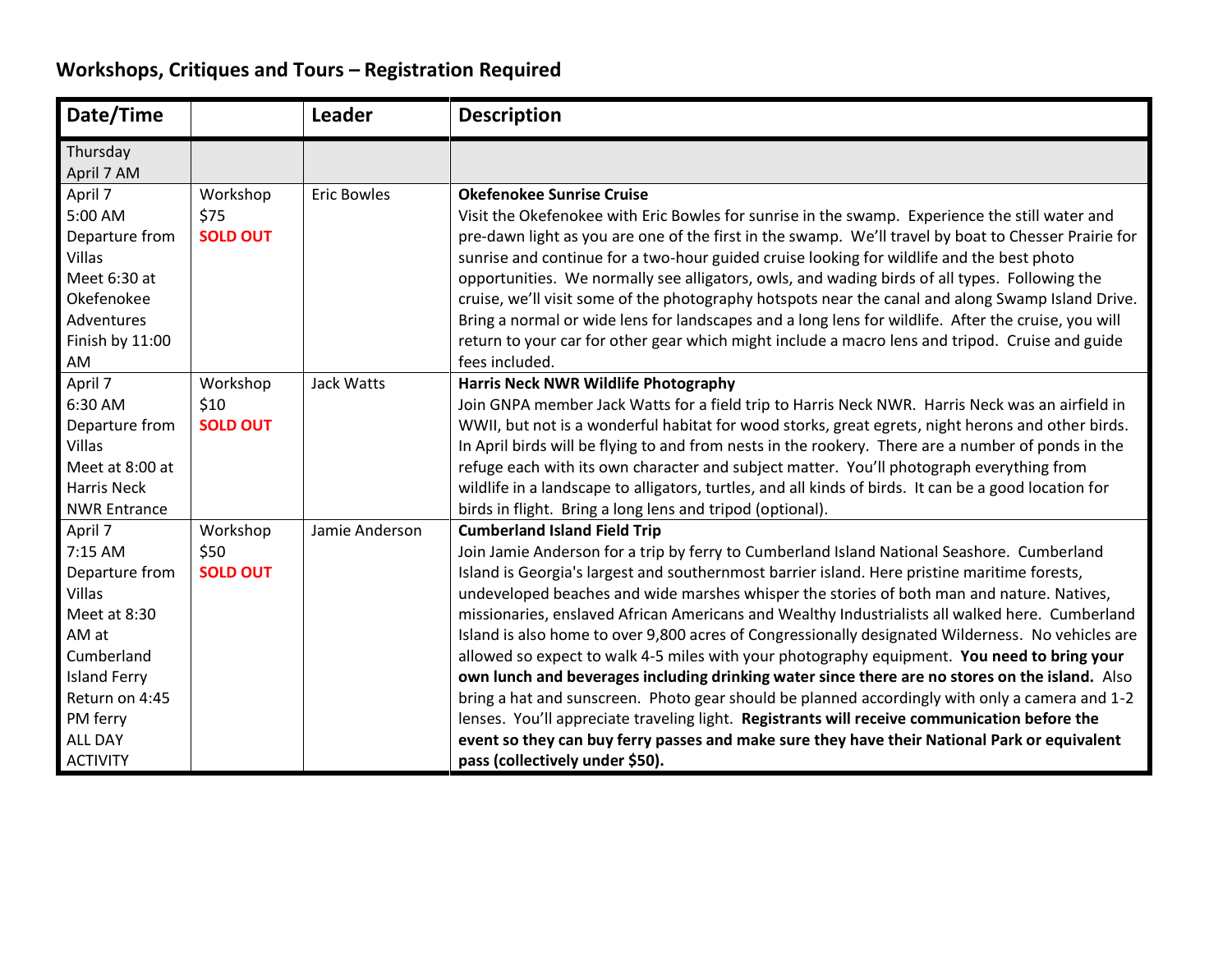| April 7 PM                                           |                                      |                      |                                                                                                                                                                                                                                                                                                                                                                                                                                                                                                                                                                                                                                                                                                                                                                                                                                                                                                                                                                                                                                                                                                                                                                                                             |
|------------------------------------------------------|--------------------------------------|----------------------|-------------------------------------------------------------------------------------------------------------------------------------------------------------------------------------------------------------------------------------------------------------------------------------------------------------------------------------------------------------------------------------------------------------------------------------------------------------------------------------------------------------------------------------------------------------------------------------------------------------------------------------------------------------------------------------------------------------------------------------------------------------------------------------------------------------------------------------------------------------------------------------------------------------------------------------------------------------------------------------------------------------------------------------------------------------------------------------------------------------------------------------------------------------------------------------------------------------|
| Programs                                             |                                      |                      |                                                                                                                                                                                                                                                                                                                                                                                                                                                                                                                                                                                                                                                                                                                                                                                                                                                                                                                                                                                                                                                                                                                                                                                                             |
| Thursday<br>April 7<br>$1:00 - 4:00$ PM              | Workshop<br>\$75                     | <b>Arthur Morris</b> | <b>Streamlining Your Wildlife Photography Workflow</b><br>You just finished a day photographing birds and now have more than a thousand images. What<br>are the things to look for in selecting your best images and your rejects? How can you avoid<br>creating images that will be rejects later? Or should you? What settings during your RAW<br>conversion are best? Included will be a discussion of three popular RAW converters - Adobe<br>Camera Raw, Canon DPP4, and Capture One.                                                                                                                                                                                                                                                                                                                                                                                                                                                                                                                                                                                                                                                                                                                  |
| Thursday<br>April 7<br>4:30 PM until<br>after sunset | Workshop<br>\$100<br><b>SOLD OUT</b> | <b>Arthur Morris</b> | <b>Bird Photography and Sunset at Jekyll Point</b><br>Join renowned bird photographer Arthur Morris on a late afternoon trip to Jekyll Point for bird<br>photography and sunset. Jekyll Point is a terrific place to photograph birds of the shore such as<br>gulls, terns, skimmers, and pelicans, along with several species of shorebirds like Dunlin, American<br>Oystercatcher, several species of plovers and sandpipers, and Ruddy Turnstones. You need to be<br>prepared to get your feet and your butt wet. You'll be side-by-side with Artie for instructional tips,<br>and answers to questions. Artie will share his thought processes on seeing the best situations,<br>assessing the opportunities, and using the right techniques for success. Bring your longest lens<br>and a tripod for sunset (unless you are comfortable hand holding). You will walk on the beach for<br>approximately one mile to the shooting location so you might wish to travel on the light side as it<br>is a two-mile round-trip.                                                                                                                                                                              |
| Thursday<br>April 7<br>1:00 PM                       | Workshop<br>\$50                     | Mark Buckler         | <b>Extraordinary Wildlife Photography</b><br>This learning adventure will teach you how to make extraordinary and dynamic wildlife photos,<br>rather than just getting snapshots. Renowned wildlife and nature photographer (and former<br>wildlife biologist), Mark Buckler, will share his secrets to creating extraordinary wildlife images<br>and provide you with the tools that you need to make more interesting and compelling<br>images. This session will concentrate on field techniques, concepts and tips. If there is enough<br>time, we may cover some essential processing strategies for your wildlife images.                                                                                                                                                                                                                                                                                                                                                                                                                                                                                                                                                                             |
| Thursday<br>April 7<br>1:00 PM                       | Workshop<br>\$50                     | Larry Winslett       | <b>Macro Photography with Larry</b><br>Join Larry Winslett in Jekyll Island's Historic District and Gardens for an afternoon of exploring the<br>ins and outs of Macro and Close-up Photography in the field. Nestled among the ancient live oak<br>trees on Jekyll Island is the island's iconic National Historic Landmark District, a 240-acre site filled<br>with 34 historic structures. There will be plenty of opportunities to photograph wonderful<br>plantings, amazing trees, and fine architectural details. We'll discuss the equipment, techniques<br>and some tricks to creating compelling macro and close-up images in nature. The logistical issues<br>of working in the field will be also covered. Other topics like improving your compositions,<br>controlling backgrounds, using filters, and handling lighting will be covered. In addition, applying<br>special techniques like High Dynamic Range and Focus Stacking will be demonstrated. And of<br>course, Larry will make time for plenty of questions. Bring your camera, tripod, macro and other<br>lenses. There will be some walking so sturdy shoes are advised. Water and a snack could also be<br>nice to have on hand. |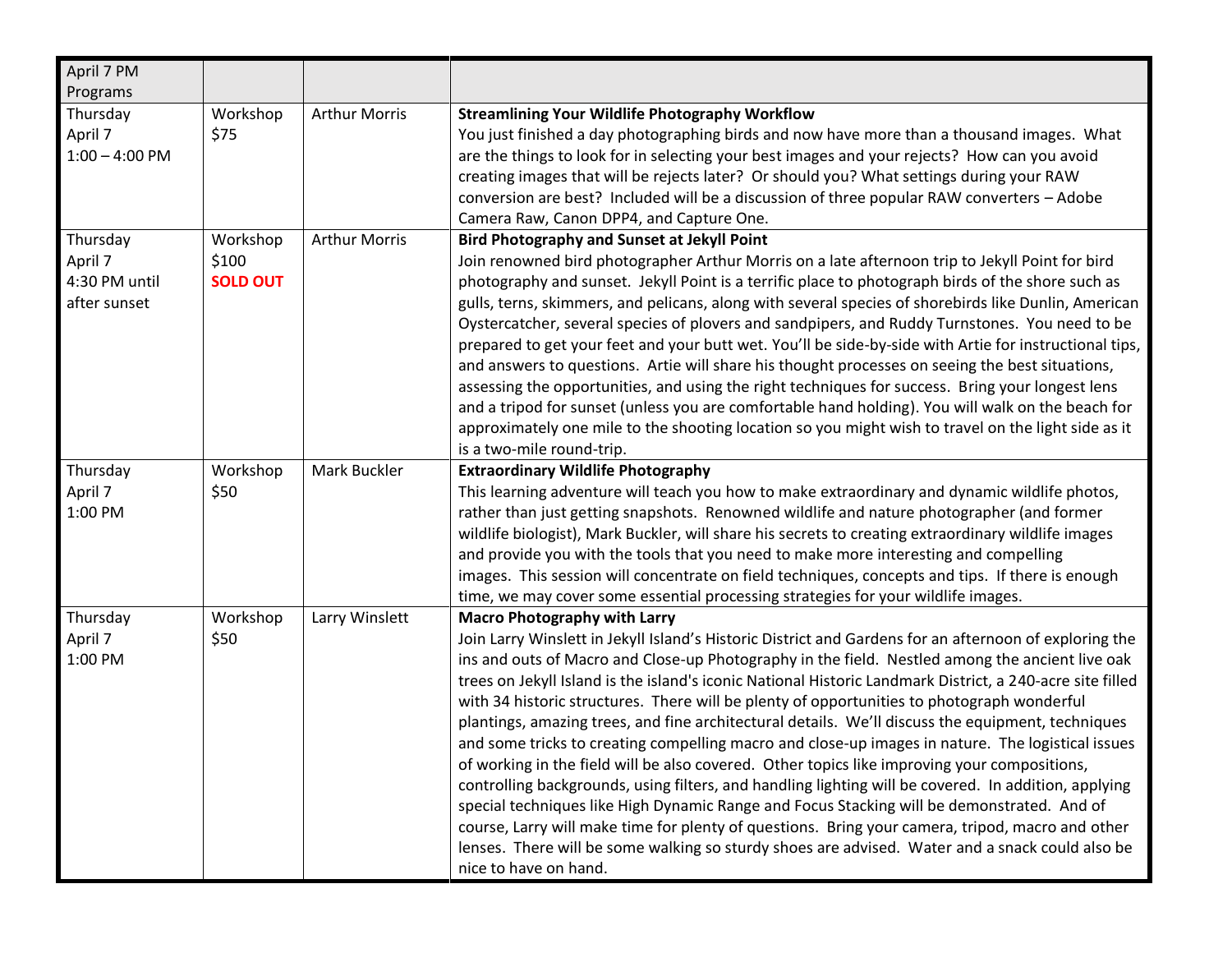| (Thursday con't.) |          |             |                                                                                                     |
|-------------------|----------|-------------|-----------------------------------------------------------------------------------------------------|
| Thursday          | Workshop | Sara Keith  | <b>Nature and History on St. Simons</b>                                                             |
| April 7           | \$50     |             | Sara Keith of Atlanta School of Photography leads you on a photo walk and field trip combining      |
| Meet 1:30 PM      |          |             | both historical and natural highlights of St. Simons. We'll meet at historic Christ Church on St.   |
| Meet at Christ    |          |             | Simons for a walk around the grounds and historic oak trees followed by a visit to Wesley           |
| Church Episcopal  |          |             | Memorial Gardens across the street. If time permits, we'll visit nearby Guale Preserve, a historic  |
| on St. Simons (45 |          |             | 258 acre tract acquired by the St. Simons Land Trust. We'll finish the day with a visit to historic |
| minutes from      |          |             | Fort Frederica National Monument. Bring your National Parks pass or expect to pay a small entry     |
| Villas)           |          |             | fee for Fort Frederica.                                                                             |
|                   |          |             |                                                                                                     |
| Thursday          | Workshop | Eric Bowles | <b>Okefenokee Sunset Cruise</b>                                                                     |
| April 7           | \$75     |             | Visit the Okefenokee for sunset cruise and nightfall in the swamp. We'll start with stops on        |
| Travel on Your    |          |             | Swamp Island Drive to visit Chesser Homestead and walk % miles on the boardwalk to a 75 foot        |
| Own (1:30 drive   |          |             | observation tower. Bring a lens or two of your choice suitable for landscapes and/or wildlife.      |
| from Villas)      |          |             | We'll return to Okefenokee Adventures, then travel by boat out the Suwanee Canal with stops         |
| Meet 2:00 PM at   |          |             | along the way. We'll finish on Chesser Prairie for sunset and return after dark. We normally see    |
| Okefenokee        |          |             | alligators, owls, and wading birds of all types. For the cruise, bring a normal or wide lens for    |
| Adventures        |          |             | landscapes and a long lens for wildlife (no tripod). You will be able to buy dinner at Okefenokee   |

| Friday April 8   |                 |                  |                                                                                                     |
|------------------|-----------------|------------------|-----------------------------------------------------------------------------------------------------|
| AM               |                 |                  |                                                                                                     |
| Friday           | Workshop        | Mark Buckler     | <b>Starry Landscapes at Clam Creek</b>                                                              |
| April 8          | \$50            |                  | Join professional photographer Mark Buckler for astrophotography and sunrise at Clam Creek.         |
| 3:30 AM          | <b>SOLD OUT</b> |                  | This area includes views of the marsh, pier, and channel allowing lots of creative options. The     |
|                  |                 |                  | timing is right for the Milky Way, a tiny crescent moonrise, and sunrise over the marsh.            |
| Friday           | Workshop        | David Akoubian   | Photographing the Night Sky at Driftwood Beach                                                      |
| April 8          | \$50            |                  | Join professional photographer David Akoubian for astrophotography and sunrise at Driftwood         |
| 3:30 AM          | <b>SOLD OUT</b> |                  | Beach. This area includes both driftwood trees on the beach, and reflections on the wet sandy       |
|                  |                 |                  | beach so it's great for Milky Way and light painting photos. The timing is right for the Milky Way, |
|                  |                 |                  | a tiny crescent moonrise, and sunrise over the ocean.                                               |
| Friday           | One on One      | Arthur Morris or | <b>Professional Photo Critiques</b>                                                                 |
| April 8          | Photo           | David Akoubian   | Sit down with Arthur Morris or David Akoubian for a review and critique of your photos. Bring 20    |
| $7:30 - 9:00$ AM | Critiques       |                  | images on a thumb drive for a 15 minute critique and discussion. You'll get feedback on your        |
|                  | \$25            |                  | images and walk away with lots of good ideas about what you can do to improve your                  |
|                  |                 |                  | photography - selection, technique, settings, editing, and fieldcraft all depending on your         |
|                  |                 |                  | questions and images.                                                                               |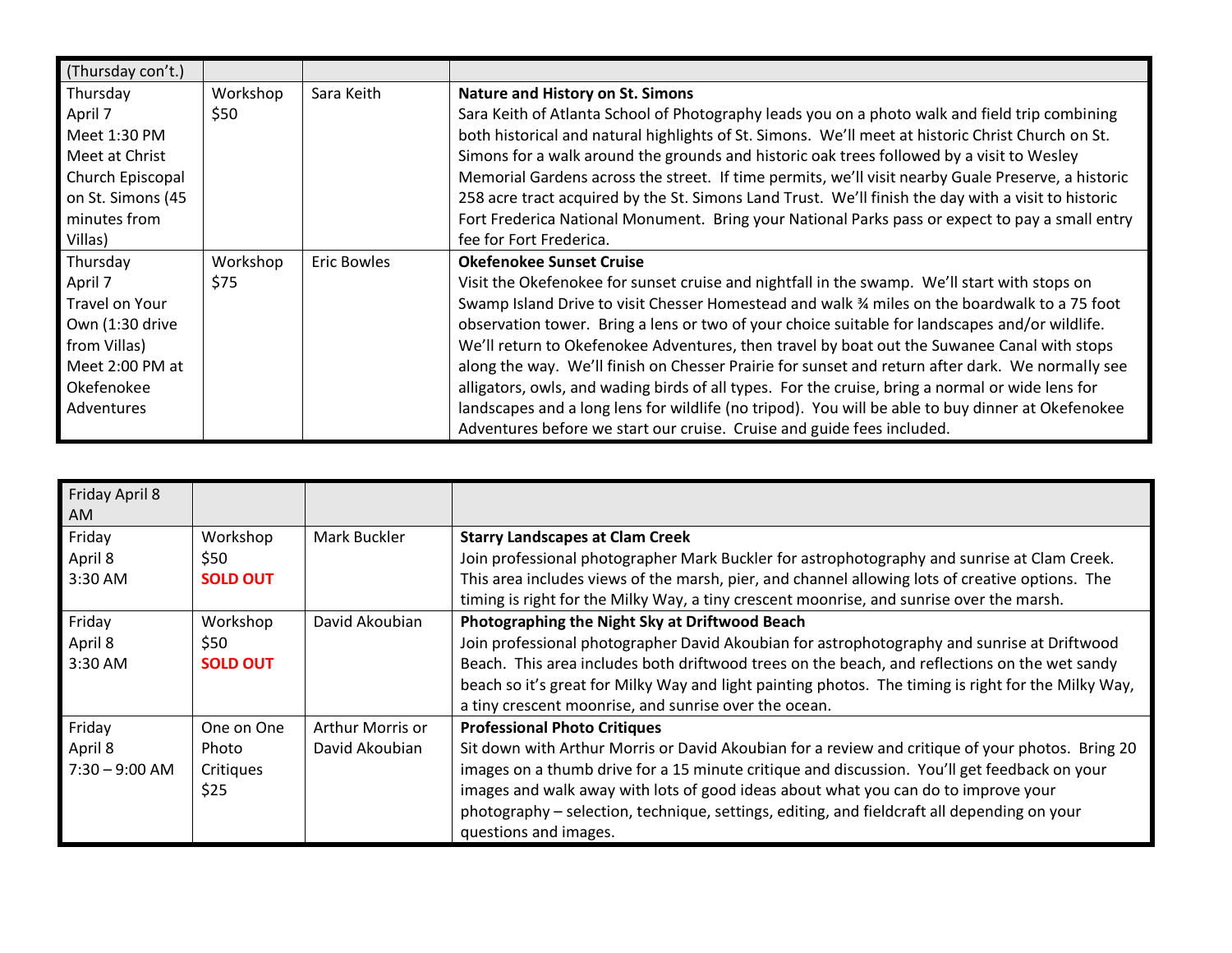|  | Sessions for each day will be scheduled starting with the last available appointment on a first to     |
|--|--------------------------------------------------------------------------------------------------------|
|  | pregister basis. The first will be scheduled at 8:45, the second at 8:30, etc. Simply register for the |
|  | professional and date of your choice and you will be notified of your critique time.                   |

| Saturday April 9<br>AM                  |                                          |                                    |                                                                                                                                                                                                                                                                                                                                                                                                                                                                                                                                                                                                                                                                                                                                                                             |
|-----------------------------------------|------------------------------------------|------------------------------------|-----------------------------------------------------------------------------------------------------------------------------------------------------------------------------------------------------------------------------------------------------------------------------------------------------------------------------------------------------------------------------------------------------------------------------------------------------------------------------------------------------------------------------------------------------------------------------------------------------------------------------------------------------------------------------------------------------------------------------------------------------------------------------|
| Saturday<br>April 9<br>3:30 AM          | Workshop<br>\$50<br><b>SOLD OUT</b>      | Mark Buckler                       | <b>Starry Landscapes at Driftwood Beach</b><br>Join professional photographer David Akoubian for astrophotography and sunrise at Driftwood<br>Beach. This area includes both driftwood trees on the beach, and reflections on the wet sandy<br>beach so it's great for Milky Way and light painting photos. The timing is right for the Milky Way,<br>a tiny crescent moonrise, and sunrise over the ocean.                                                                                                                                                                                                                                                                                                                                                                 |
| Saturday<br>April 9<br>3:30 AM          | Workshop<br>\$50<br><b>SOLD OUT</b>      | David Akoubian                     | Photographing the Night Sky at Clam Creek<br>Join professional photographer David Akoubian for astrophotography and sunrise at Clam Creek.<br>This area includes views of the marsh, pier, and channel allowing lots of creative options. The<br>timing is right for the Milky Way, a tiny crescent moonrise, and sunrise over the marsh.                                                                                                                                                                                                                                                                                                                                                                                                                                   |
| Saturday<br>April 9<br>$7:30 - 9:00$ AM | One on One<br>Photo<br>Critiques<br>\$25 | Arthur Morris or<br>David Akoubian | <b>Professional Photo Critiques</b><br>Sit down with your choice of Arthur Morris or David Akoubian for a review and critique of your<br>photos. Bring 20 images on a thumb drive for a 15 minute critique and discussion. You'll get<br>feedback on your images and walk away with lots of good ideas about what you can do to<br>improve your photography - selection, technique, settings, editing, and fieldcraft all depending<br>on your questions and images.<br>Sessions for each day will be scheduled starting with the last available appointment on a first to<br>register basis. The first will be scheduled at 8:45, the second at 8:30, etc. Simply register for the<br>professional and date of your choice and you will be notified of your critique time. |